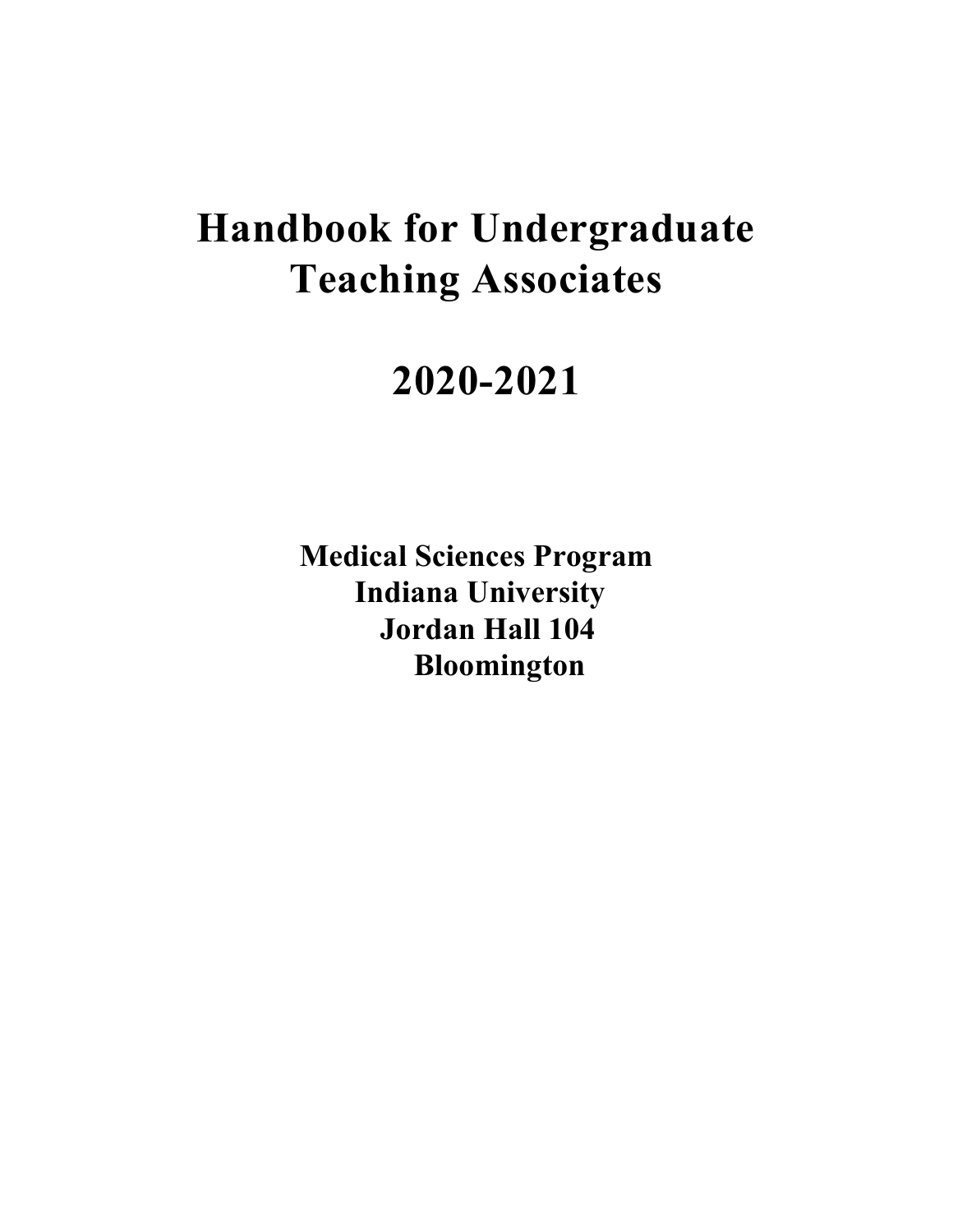# **SECTION I: PROGRAM GUIDELINES**

| A.                                                | Definition of an Undergraduate Teaching Associate | $\overline{2}$ |  |  |  |
|---------------------------------------------------|---------------------------------------------------|----------------|--|--|--|
| <b>B.</b>                                         |                                                   | $\overline{2}$ |  |  |  |
| $\mathcal{C}$ .                                   |                                                   | $\overline{2}$ |  |  |  |
| D.                                                |                                                   | 3              |  |  |  |
| E.                                                |                                                   | 3              |  |  |  |
| F.                                                |                                                   | $\overline{4}$ |  |  |  |
| G.                                                |                                                   | 4              |  |  |  |
| H.                                                |                                                   | 5              |  |  |  |
| <b>SECTION II: POSITION DESCRIPTIONS</b>          |                                                   |                |  |  |  |
|                                                   |                                                   | 6              |  |  |  |
| 9                                                 |                                                   |                |  |  |  |
| 11                                                |                                                   |                |  |  |  |
| M216: MEDICAL SCIENCE OF PSYCHOACTIVE DRUGS<br>13 |                                                   |                |  |  |  |
|                                                   |                                                   | 15             |  |  |  |
| <b>SECTION III: GUIDELINES FOR UTAS</b>           |                                                   |                |  |  |  |
| A.                                                |                                                   | 17             |  |  |  |
| <b>B.</b>                                         |                                                   | 18             |  |  |  |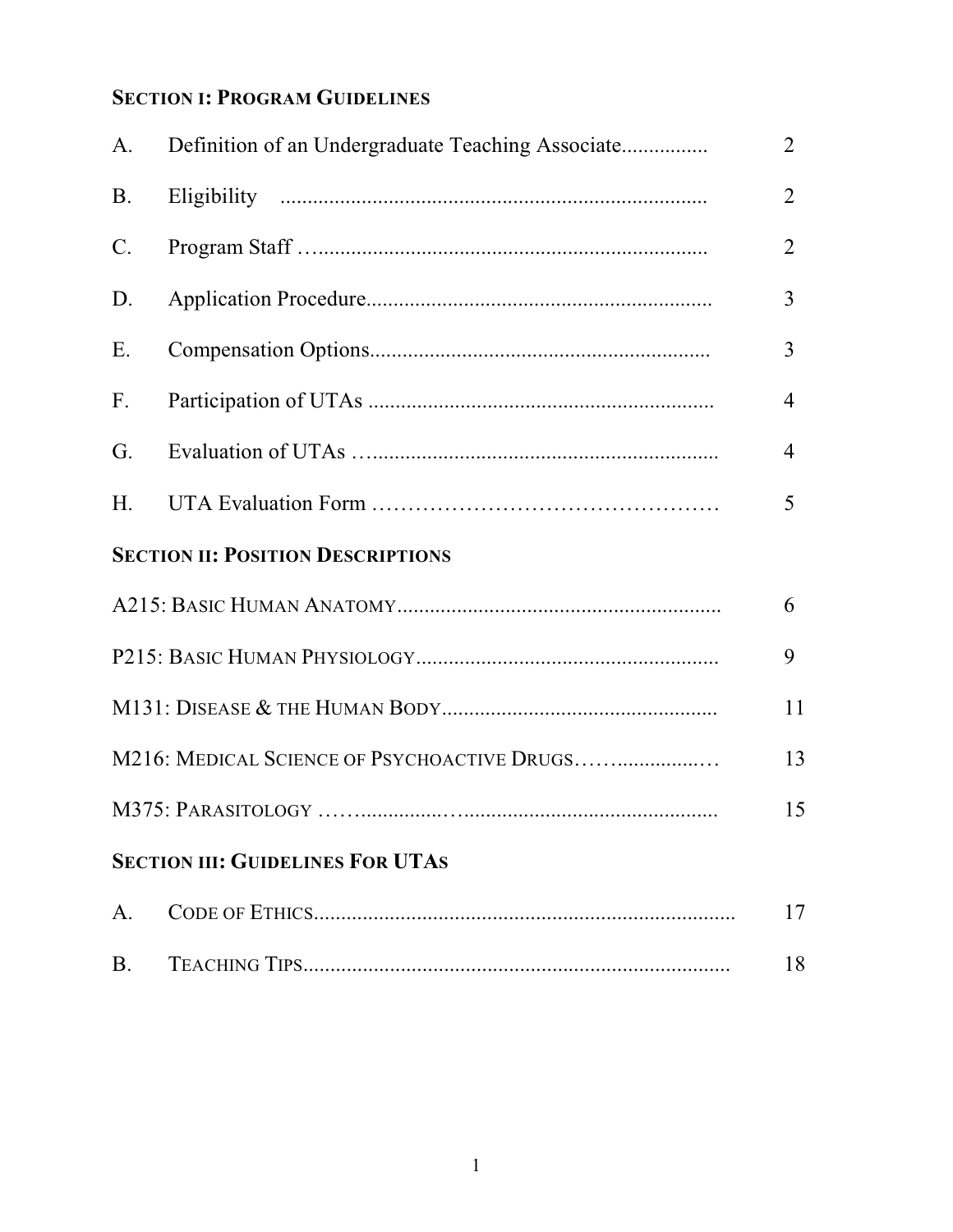## **SECTION I: PROGRAM GUIDELINES**

#### **A. DEFINITION OF AN UNDERGRADUATE TEACHING ASSOCIATE (UTA)**

An Undergraduate Teaching Associate (UTA) in the Medical Sciences Program is a student who assists faculty, associate instructors, and laboratory directors with the teaching mission of the program. UTAs primarily help in teaching laboratories but also in other essential roles as specified for each course.

The UTA plays a critical role in creating a small class atmosphere in a large class. As a UTA you will have the opportunity to better understand how people learn while you develop your communication and leadership skills. Participation in this program is an award and as such is reserved for the truly outstanding undergraduate student.

#### **B. ELIGIBILITY**

To be eligible for this teaching internship in Medical Sciences, students should have junior or senior class standing (at least 60 credit hours completed) and have an overall GPA of at least 3.0. Exceptional freshman and sophomores may be considered as well. You may be enrolled in the course at the time of your application. A student must have completed a course before beginning work as a UTA for that course.

## **C. UTA PROGRAM STAFF**

**PROGRAM DIRECTOR** Rick Mynark, Ph.D. 004 Jordan Hall 855-9067 rmynark@indiana.edu

#### **ADMINISTRATIVE ASSISTANT**

Jennifer Barron Administrative Secretary 104 Jordan Hall 855-0616 jebarron@indiana.edu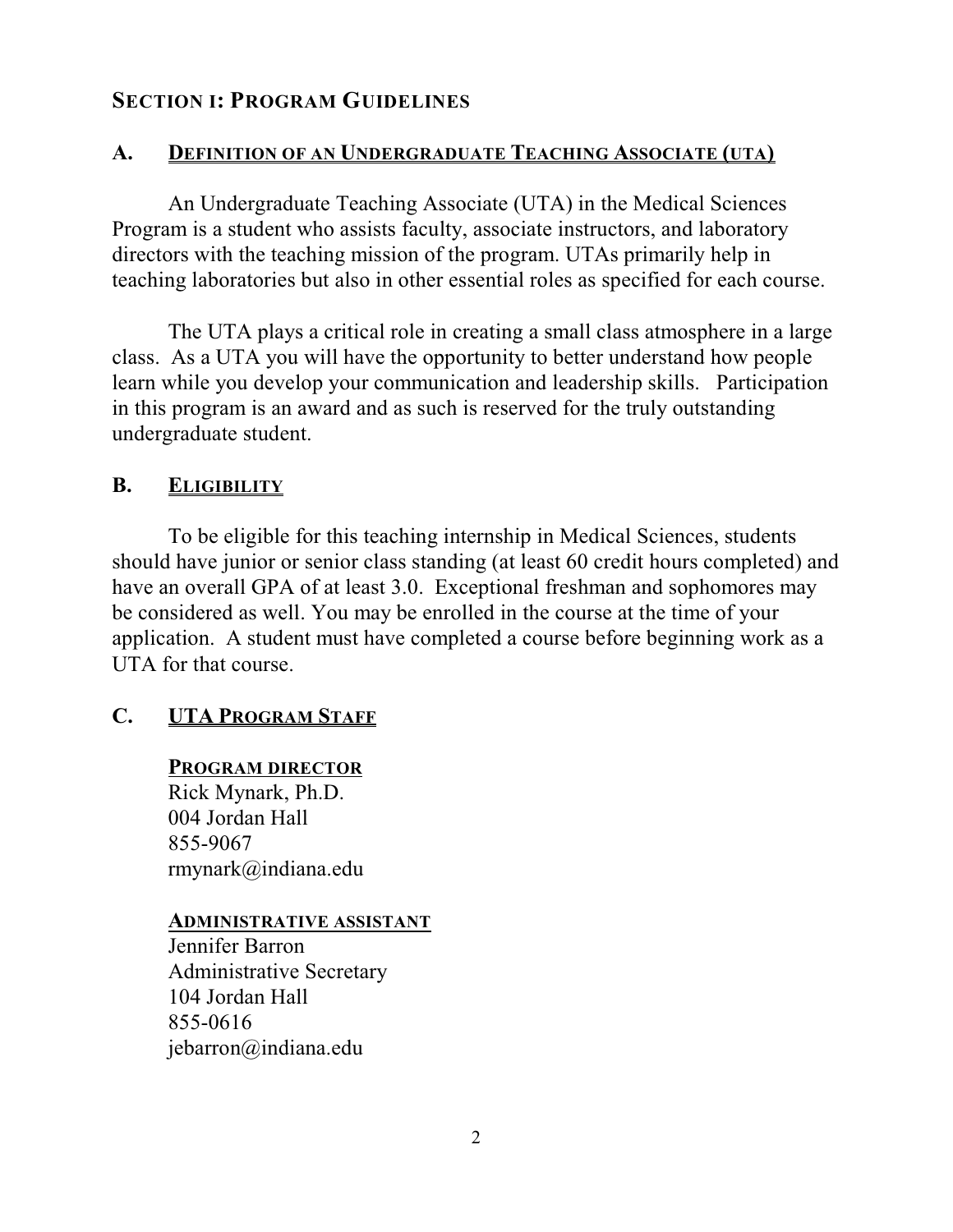### **D. APPLICATION PROCEDURE**

The application is online and can be found here:

https://iu.co1.qualtrics.com/jfe/form/SV\_4GejqDzlQhPm1cF

## **2020-2021 APPLICATION DEADLINES**

# **SPRING 2021 POSITIONS: NOVEMBER 6TH, 2020 2021 SUMMER AND FALL POSITIONS: APRIL 16TH, 2021**

Applicants typically will be notified of awards by email within two weeks after the application deadline. At this time, those accepted to the program will be further advised about registration, scheduling and orientation.

## **E. COMPENSATION OPTIONS**

If selected, you may choose one of the following two compensation options:

- 1. M499: Internship in Medical Sciences Instruction This is a 3-credit hour course that will appear on your transcript as evidence that you were a Medical Sciences UTA. UTAs are graded based on the performance evaluations by their AIs and the observations of their Lab Coordinator. UTAs may take this course up to two times for credit. If you choose this option, you will need to be authorized to enroll in M499 by the Program Director.
- 2. Hourly Pay Compensation:

Students who choose this option will receive bi-monthly paychecks over the semester they teach. The monthly paychecks will be based on the hours worked and the tentative rate of \$15.00 / hour (before taxes). Prior to the semester of teaching, students must go to Jordan Hall 105 and fill out a W-4 tax form and an I-9 form (a form which indicates you are legally allowed to work in the U.S. - you will be required to provide either a passport, or a driver's license and social security card. For further information about the I-9 form and what documents may be used to establish employment identity, please refer to the sample I-9 form found at: http://www.uscis.gov/files/form/i-9.pdf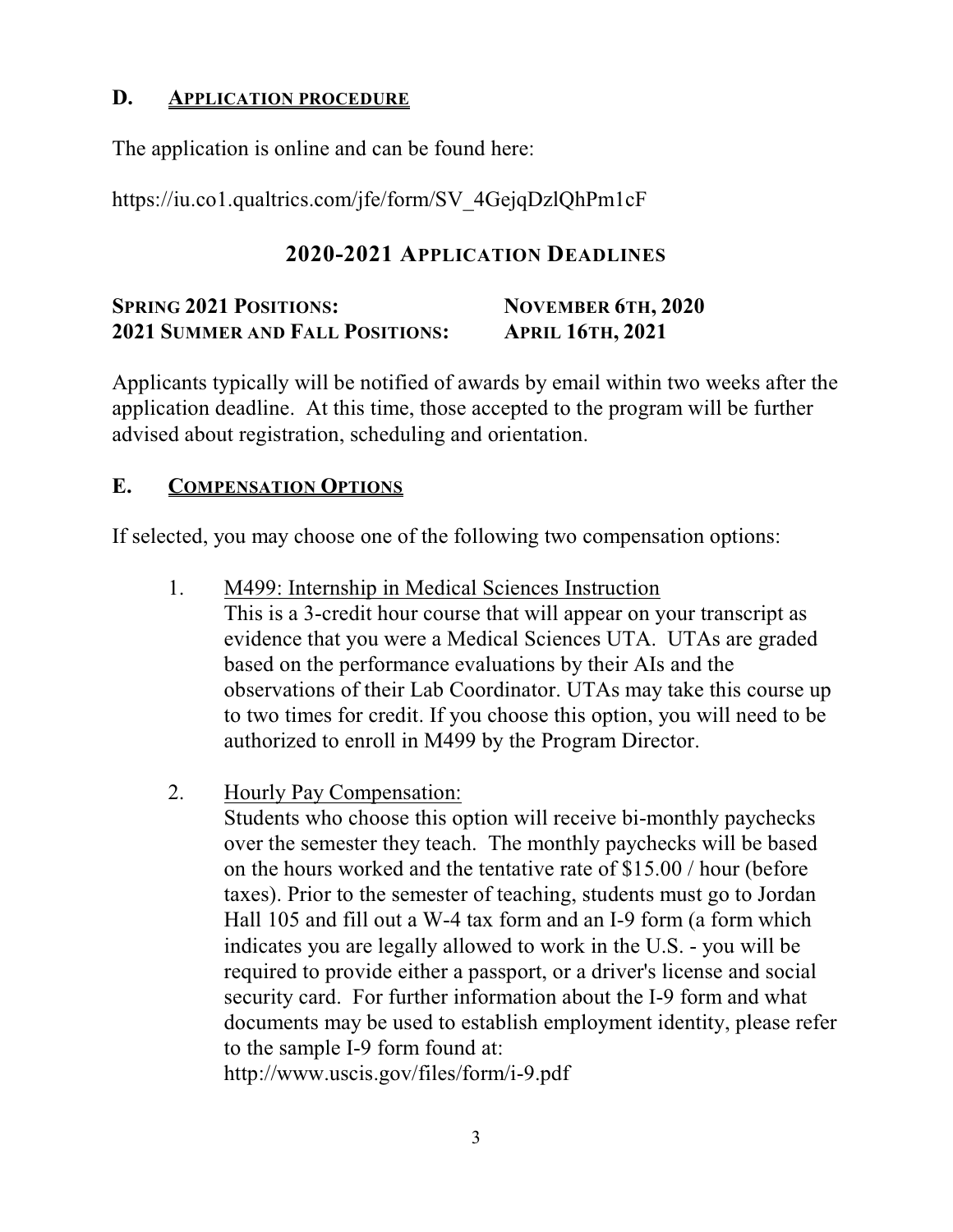#### **F. PARTICIPATION OF UTAS**

Undergraduate teaching assistants make a vital contribution to the instruction of students enrolled in medical sciences classes. Students chosen as UTAs have done well in one or more of these courses and now have the chance to share their grasp of the subject with others. As partners in the process of education, we appreciate UTA's interest and enthusiasm for the courses, and we're counting on their motivation and initiative to maintain and improve the course standards.

There are a few fundamental points that guide all who teach.

The education of students is one of the main reasons for our presence here. Throughout the semester, UTAs work with many students - sometimes in groups and sometimes individually. Treat them with the respect every person deserves. Observe confidentiality with regard to conversation, class performance and grades.

The process of teaching depends on sustained effort to carry out many duties and meet repeated deadlines. As basic as it may seem, one of the UTAs most important contributions is a dependable presence in scheduled sessions. A second basic contribution is the ability to finish assigned tasks.

We're all in this together. Realize that, as part of a teaching group, UTAs have a lot of support around them. Lab Directors, AIs and faculty are available to help. We hope that when UTAs think about their time as teaching assistants, they believe they gained much more than a stipend or a few credit hours from the experience.

#### **G. UTA EVALUATIONS**

Evaluations of each UTA's performance will be handled within that UTA's specific course. Those evaluations will be forwarded to the Program Director in situations where remediation or further actions are deemed necessary. All UTAs have the right to appeal evaluations that they feel do not accurately represent their performance.

In the case of A215 and P215, a standardized UTA evaluation form will be used by the AIs who work directly with a UTA. This evaluation will be performed twice during the semester and will be used to let UTAs know how they are performing relative to expectations, as well as provide a basis for grading in M499.

This evaluation form should be reviewed by every UTA prior to the beginning of the semester so they can familiarize themselves with those expectations.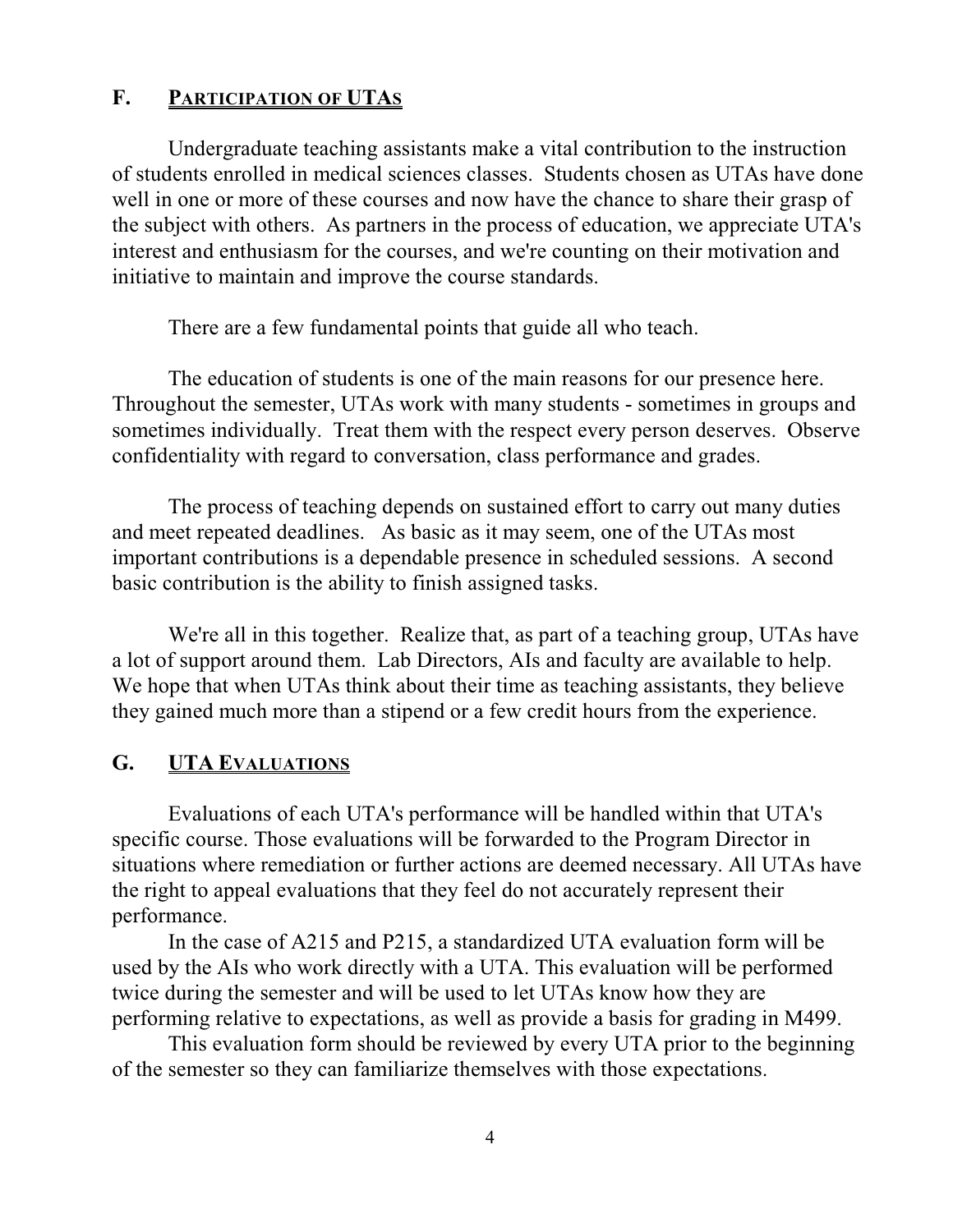# **H. UTA EVALUATION FORM**

| PERFORMANCE<br><b>CRITERIA</b>         | NEEDS IMPROVEMENT                                                | <b>SATISFACTORY</b>                                                                               | <b>EXCEPTIONAL</b>                                                                   |
|----------------------------------------|------------------------------------------------------------------|---------------------------------------------------------------------------------------------------|--------------------------------------------------------------------------------------|
| <b>ATTENDANCE</b>                      | > 2 days missed                                                  | 1-2 days missed                                                                                   | 0 days missed                                                                        |
| WILLINGNESS TO<br><b>WORK</b>          | just stands there and lets the<br>AI do the work                 | will help if asked                                                                                | assists students, peers, and<br>superiors without being asked                        |
| <b>ATTITUDE</b>                        | "I don't care, I don't want to<br>be here"                       | "I'm here, and I'll just do what<br>I have to do"                                                 | "I'm glad to be here and I'll<br>encourage student<br>interaction"                   |
| <b>MOTIVATION</b>                      | doesn't care about teaching                                      | shows motivation<br>occasionally                                                                  | displays motivation on a<br>regular basis                                            |
| <b>WORK WITH</b><br><b>INDIVIDUALS</b> | hesitates to interact with<br>students on an individual<br>basis | will answer questions for<br>individuals                                                          | provides guidance and<br>recommends learning<br>strategies on an individual<br>basis |
| <b>WORK WITH GROUPS</b>                | hesitates to interact with<br>students in a group                | will answer questions for<br>individuals in a group                                               | will direct and lead groups;<br>involves all students in the<br>group                |
| <b>PRESENTATION</b>                    | presentation is not clear and<br>organized                       | organized, but small problems<br>(e.g., too fast, too slow,<br>difficult to hear, etc.)           | organized, clear, enthusiastic,<br>paced well, no problems                           |
| <b>PREPARATION</b>                     | prepared on occasion                                             | just covers the basics                                                                            | always prepared and ready to<br>go one step farther                                  |
| FOLLOWS INSTRUCTIONS                   | has to be told repeatedly                                        | redirected on occasion                                                                            | needs no redirection                                                                 |
| <b>INITIATIVE</b>                      | needs to be told to do<br>everything                             | occasionally needs to be told<br>to do something                                                  | a self-starter, looks for<br>something to do                                         |
| <b>ENTHUSIASM</b>                      | pessimistic & complaining                                        | mild enthusiasm                                                                                   | very enthusiastic                                                                    |
| <b>RESPECT OF STUDENT</b>              | openly criticizes or speaks<br>negatively of students            | keeps comments and opinions<br>to themselves                                                      | always respectful, and will<br>even discuss strategies to<br>work with all students  |
| <b>CONFIDENTIALITY</b>                 | discusses confidential matters<br>with peers                     | usually conscious of this<br>privilege but has mistakenly<br>provided confidential<br>information | always conscious of and<br>never abusive of this right                               |
| <b>COMPLETES TASKS</b>                 | doesn't complete tasks                                           | completes required tasks, but<br>may be late                                                      | completes all required tasks<br>on time                                              |
| <b>TOTALS</b>                          |                                                                  |                                                                                                   |                                                                                      |

# **AI's EVALUATION OF UTA PERFORMANCE**

UTA's Name: \_\_\_\_\_\_\_\_\_\_\_\_\_\_\_\_\_\_\_\_\_\_\_\_\_\_ AI's Name: \_\_\_\_\_\_\_\_\_\_\_\_\_\_\_\_\_\_\_\_\_\_\_\_\_\_\_\_\_ Date:\_\_\_\_\_\_\_\_\_\_\_\_\_\_\_\_\_\_\_\_\_\_

COMMENTS: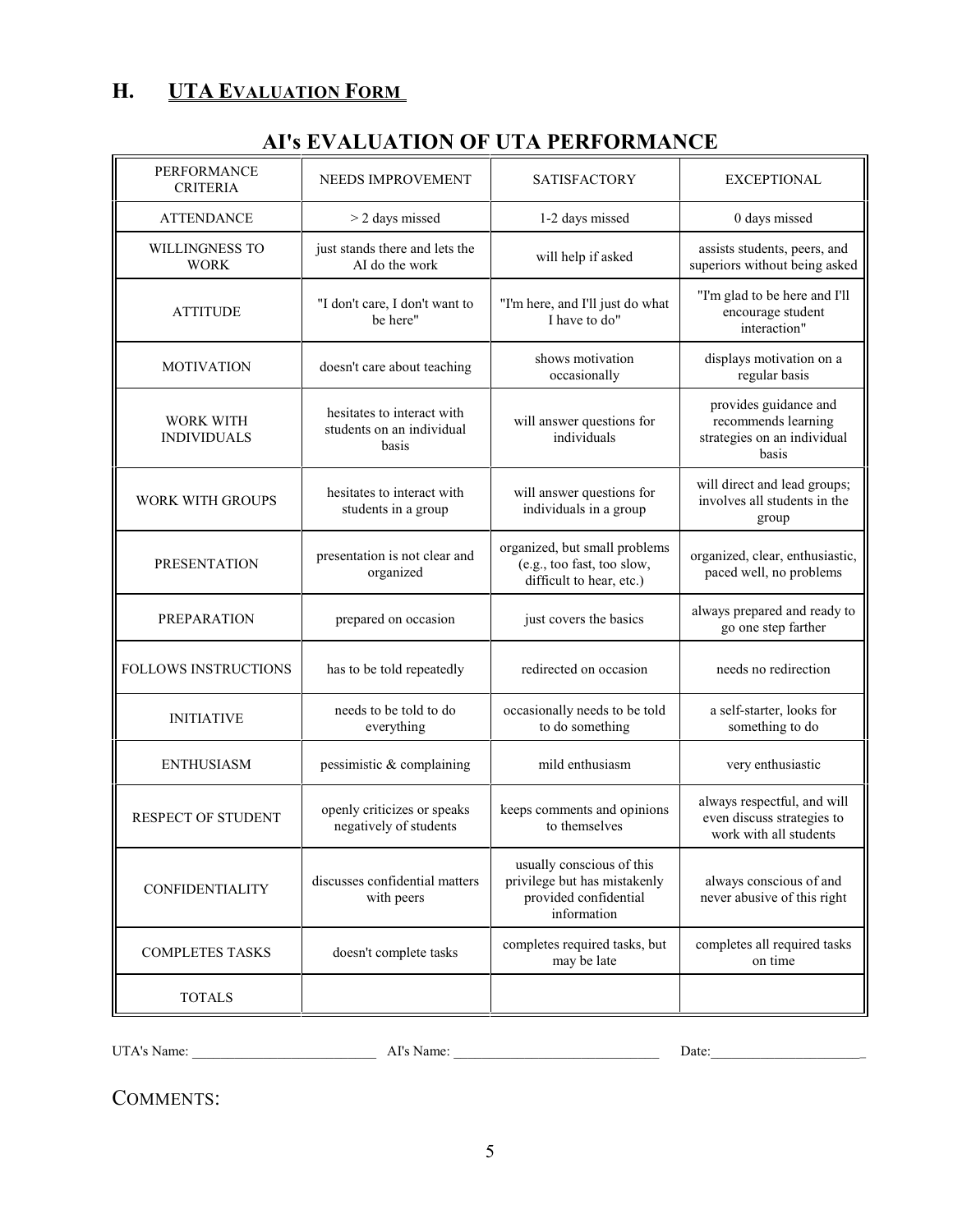## **SECTION II: POSITION DESCRIPTIONS**

## *ANATOMY A215: BASIC HUMAN ANATOMY (5 CR.) (OFFERED FALL, SPRING, SUMMER II)*

#### **A. COURSE DESCRIPTION**

This course presents a systemic approach to the study of the human body. Lecture presentation begins with an introduction to anatomical terminology and an overview of cellular processes and tissue classification. Students learn the gross and microscopic anatomy of the following systems: skeletal, muscular, integumentary, nervous, circulatory, respiratory, digestive, urinary, and reproductive. The laboratory component of the course reinforces lecture concepts through the use of models, histological slides, and cadaver demonstration. Lectures meet three times weekly. Students also attend two 1 hour and 45 minute labs per week. (Note: during Summer II, lectures are presented daily and students attend a 1 hour and 45 minute lab four times per week.)

#### **B. SUPERVISION**

## *Course Directors:*

| Valerie O'Loughlin          | <b>Steve Dougherty</b> | Polly Husmann                                                                     |
|-----------------------------|------------------------|-----------------------------------------------------------------------------------|
| Jordan Hall 010A            | Jordan Hall 003        | Jordan Hall 112                                                                   |
| 855-7723                    | 855-9742               | 856-2373                                                                          |
| $vdean(\omega)$ indiana.edu |                        | $\text{gdougher}(\hat{\omega})$ indiana.edu phusmann $(\hat{\omega})$ indiana.edu |

## *Course Coordinator and Laboratory Director:*

Stacey Dunham Classroom Office Building 126 855-4991 dunhams@indiana.edu

#### *Associate Instructors:*

Two AIs per lab section will serve as mentors for the UTA.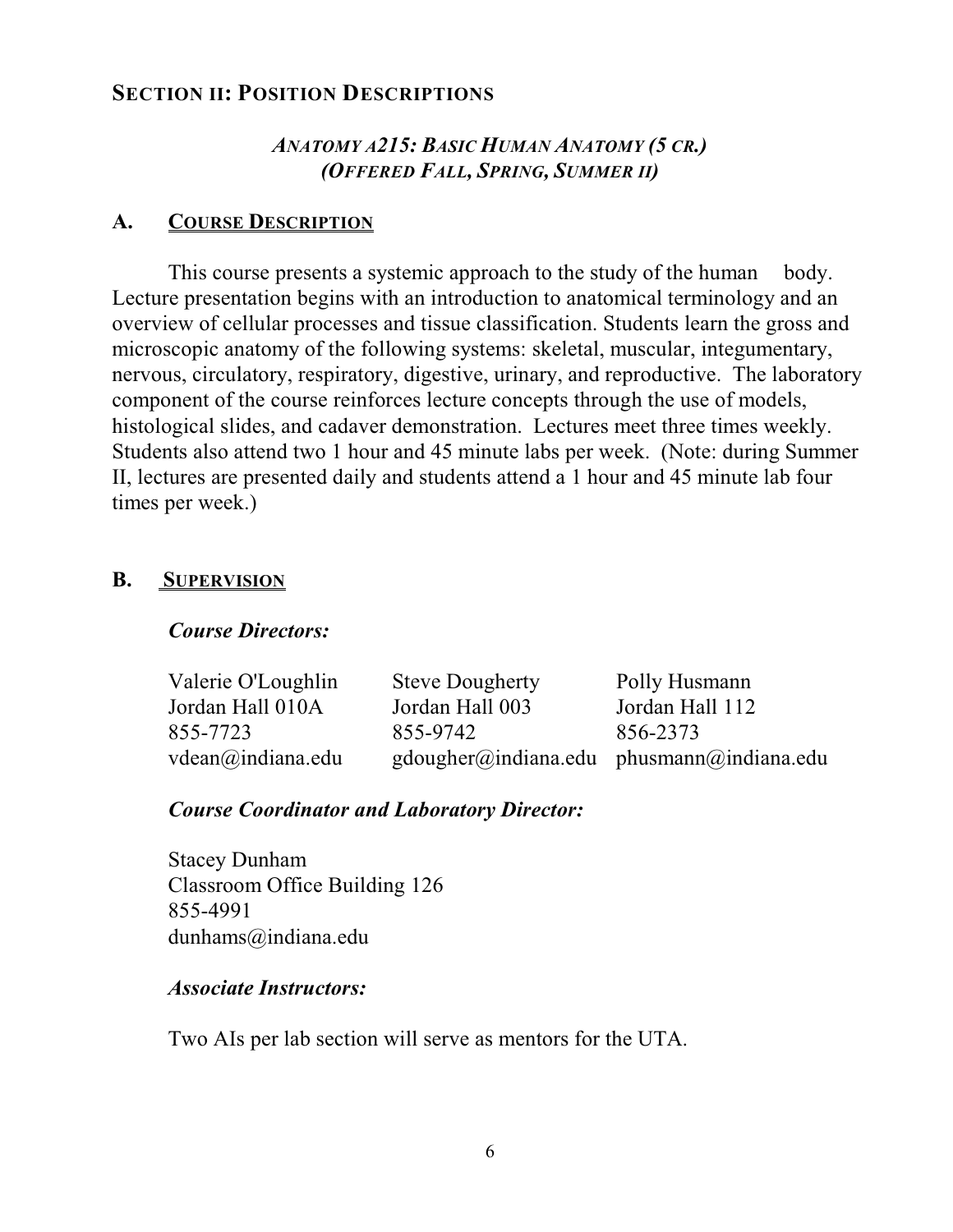# **C. A215 UTA TRAINING WORKSHOPS**

A training workshop is held each term to familiarize A215 UTAs with their responsibilities and the laboratory teaching environment. This workshop is typically held at 8:00pm on the Sunday prior to the start of that term's classes in the Anatomy Laboratory (Classroom Office Building, room 122). UTAs will be notified of the exact time and location at least one week prior to the actual meeting. Attendance at this orientation is **REQUIRED**.

## **D. RESPONSIBILITIES OF THE UTA**

The responsibilities of the UTA are primarily in the laboratory portion of the course. In each lab, the UTA will assist two Associate Instructors (AIs). Each UTA is assigned one laboratory section for the semester. Lab sections meet for 1 hour and 45 minutes, two days per week (total weekly laboratory time  $= 3.5$  hours). The responsibilities of an Undergraduate Teaching Associate include the following:

- 1. Answering students' questions about appropriate lab topics during scheduled lab periods, and actively assisting students while there to learn the material. However, UTAs should not assist students outside the laboratory setting.
- 2. Presenting a 10-20 minute introduction on the appropriate lab topics for four labs per semester, as arranged in advance with the AIs.
- 3. Assisting the Lab Director during one of the 50 minute open labs each time they are scheduled (typically four times per semester).
- 4. Being present and assisting at a weekend 2-hr lab review session (four weekend review sessions per semester). The AIs will be present as well to assist students.
- 5. Assisting in checking lab materials at the end of each lab period and each review session, following explicitly defined procedures.
- 6. Proctoring all A215 lecture exams. The first three exams are held at 4:40pm on Fridays (for the Fall and Spring semesters). The date and time of the final exam varies from semester to semester. At least one of the two AIs will be present as well to help proctor the exam.
- 7. Also, to avoid conflicts of interest, UTAs must not be present for setting up or proctoring lab exams, and do not participate in grading them.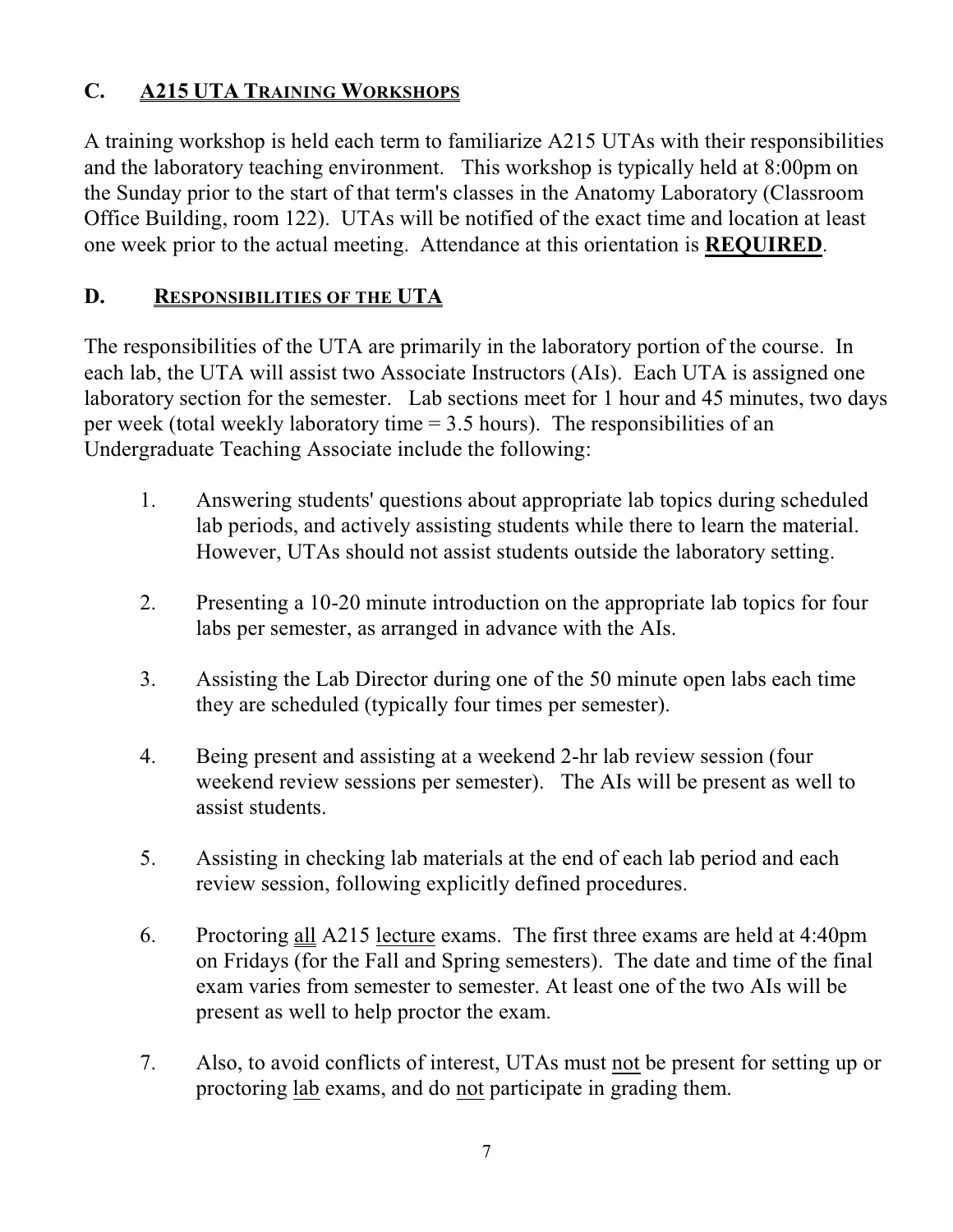## **D. RESPONSIBILITIES OF THE UTA (CONT.)**

We do not want a conflict of interest to arise if a friend or relative of a UTA is in his/her assigned lab. Thus, UTAs will not be responsible for setting up, proctoring, and grading lab exams.

There may be the possibility that an exceptional applicant would be selected to assist the course director with the lecture component of the course. This lecture UTA must attend lecture during regular lecture times, and be available for three hours (office hours) each week. Lecture UTAs work closely with the course director. Please indicate on your application if you also would like to be considered for a lecture UTA position.

#### **E. EVALUATION OF PERFORMANCE**

Performance evaluation is an important part of the instructional process. Evaluation of UTA performance typically will be conducted twice during each semester. This evaluation will be conducted by the associate instructors.

The criteria used to evaluate UTA performance are outlined on the **UTA Evaluation Form** on page 5 of this Handbook. The first mid-semester evaluation for the UTA will provide feedback regarding performance and emphasize the areas where improvement may be needed. The evaluation at the end of the semester will be one of several criteria used to assess the UTA's overall performance.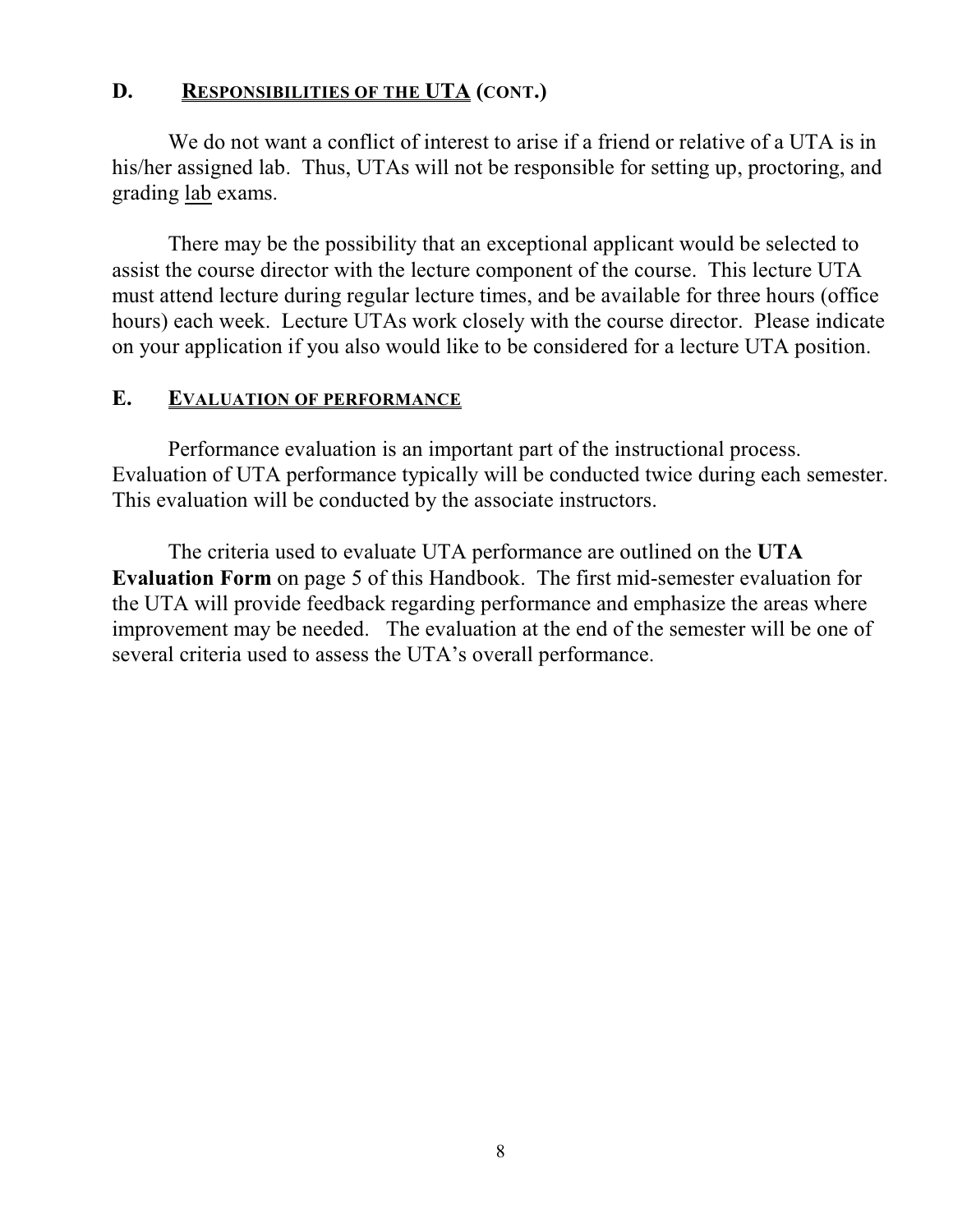## *PHYSIOLOGY P215: BASIC HUMAN PHYSIOLOGY (5 CR.) (OFFERED FALL, SPRING, SUMMER II)*

## **A. COURSE DESCRIPTION**

P215 is a systemic approach to the study of human body function. The course assumes a working knowledge of the structural components of the body and appropriate terminology. The course begins with the molecular and cellular mechanisms essential to homeostasis in the human body. After the fundamental mechanisms of homeostasis are presented, the course progresses to describe the actions of the nervous, muscular, endocrine, cardiovascular, immune, renal, respiratory, and digestive systems coordinate to maintain life. The laboratory emphasizes application of material presented during the lecture portion and is a required part of this course. Students enrolled in P215 during the Fall and Spring semesters have four 50-minute lectures and one 2-hour laboratory per week. During the Summer II Session, enrolled students have daily 90-minute lectures and two 2-hour laboratories during the week.

## **B. SUPERVISION**

#### *Course Directors:*

| Mark Ronan                   | <b>Rick Mynark</b>              | <b>Bruce Martin</b>      |
|------------------------------|---------------------------------|--------------------------|
| Jordan Hall 010B             | Jordan Hall 004                 | Jordan Hall 200          |
| 855-8411                     | 855-9067                        | 855-0982                 |
| $mronan(\omega)$ indiana.edu | $r$ mynark $\omega$ indiana.edu | martin $l$ @ indiana.edu |

## *Course Coordinator and Laboratory Director:*

David Matlack Classroom Office Building 207 855-4774 dmatlack@indiana.edu

#### *Associate Instructors:*

One AI per lab section will serve as a mentor for the UTA.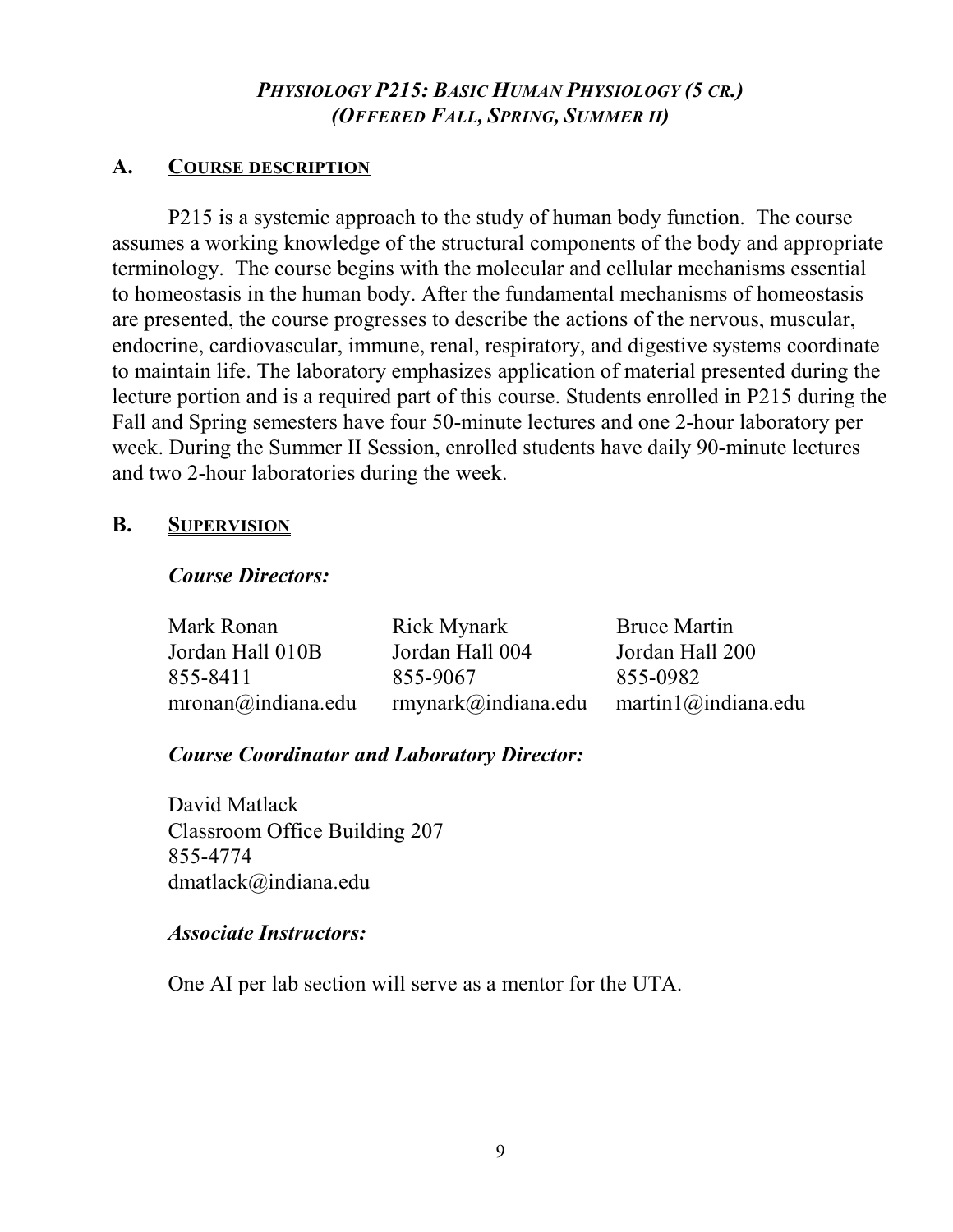# **C. P215 UTA ORIENTATION MEETING**

An orientation meeting will be held each semester to familiarize P215 UTAs with their responsibilities and the laboratory teaching environment. This meeting will be held prior to the start of classes each semester and will be held in the Human Physiology Lab in the Classroom Office Building (room 120). UTAs will be notified of the exact time and location at least one week prior to the actual meeting. Attendance is **REQUIRED**.

## **D. RESPONSIBILITIES OF THE UTA**

1. Work in coordination with the AI to guide and facilitate the active participation of each student and their group in the designated lab activities for the each lab. UTAs should report poor participation or irresponsible activity to their AI when such behavior is observed. UTAs should also lead by example.

- 2. Answer student questions concerning both protocols and concepts associated directly with the particular lab.
- 3. Assist with clean-up and preparation of lab materials for the next lab.
- 4. Manage the collection of data sheets and quizzes, and help maintain a record of lab scores, attendance and participation.
- 5. Present introductory material for one lab each semester in an area which is of interest. This will be a coordinated decision between each AI and UTA.
- 6. Help proctor all P215 Exams on Fridays from 3:35 4:35pm.
- 7. UTAs may NOT tutor ANY P215 students outside of class. This includes lab and lecture material.

## **E. EVALUATION OF PERFORMANCE**

Evaluation of UTA performance will be conducted each semester. This evaluation will be conducted by the associate instructors. The criteria used to evaluate UTA performance are outlined on the **UTA Evaluation Form** on page 5 of this Handbook. The evaluation will be one of several criteria used to assess the UTA's overall performance.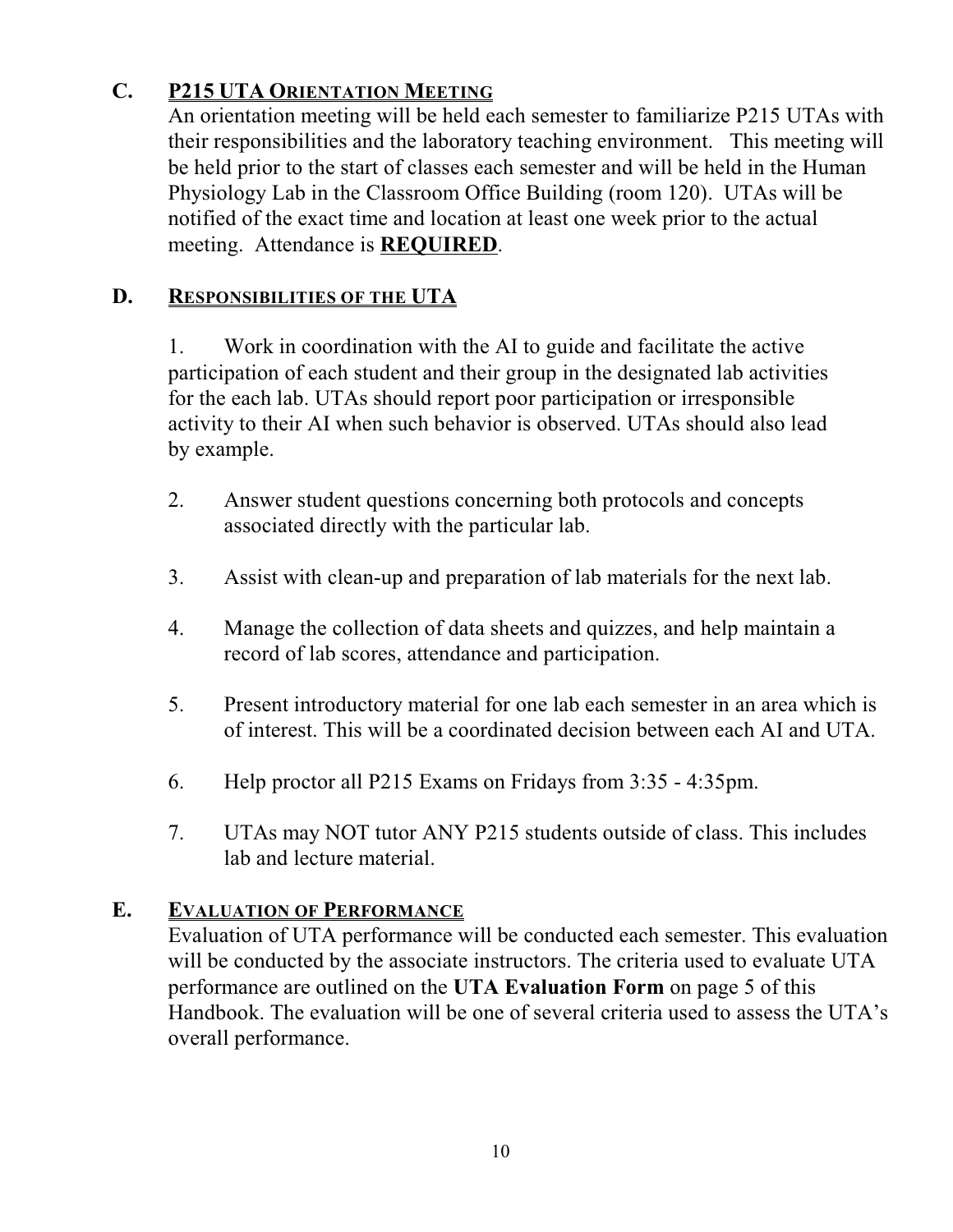## *M131: DISEASE & THE HUMAN BODY (3 CR.) (OFFERED FALL AND SPRING)*

## **A. COURSE DESCRIPTION**

Disease and the Human Body introduces students to the human body from a medical research viewpoint. We discuss a number of diseases that people experience. As we discuss these medical conditions, we see how they affect the structure and disrupt the function of a healthy body. We also look into the factors that determine who suffers from these conditions, what may bring them about and how and to what extent they can be treated or cured. Human diseases provide invaluable insights into how the body works. We hope that students will leave the course with a better understanding of the human body and human disease and also the relevance of the medical sciences to human health.

## **B. SUPERVISION**

*Course Director* Rick Mynark Jordan Hall 004 855-9067 rmynark@indiana.edu

## **C. RESPONSIBILITIES OF THE UTA**

The responsibilities of the UTA vary according to the learning strategies in use and the skills and interest of the person chosen as UTA. The various duties that might be involved include these assigned during the current semester:

- 1. Attendance at every lecture is required (three 50-min sessions each week).
- 2. Grading of problem-solving sessions.
- 3. Writing one test question during or after each lecture.
- 4. Providing office hours and a review session in the last few days before each examination.
- 5. Taking notes during each lecture, and then providing copies of these notes to students who miss class with excused absences.
- 6. Prepare a study guide provided for students prior to each examination.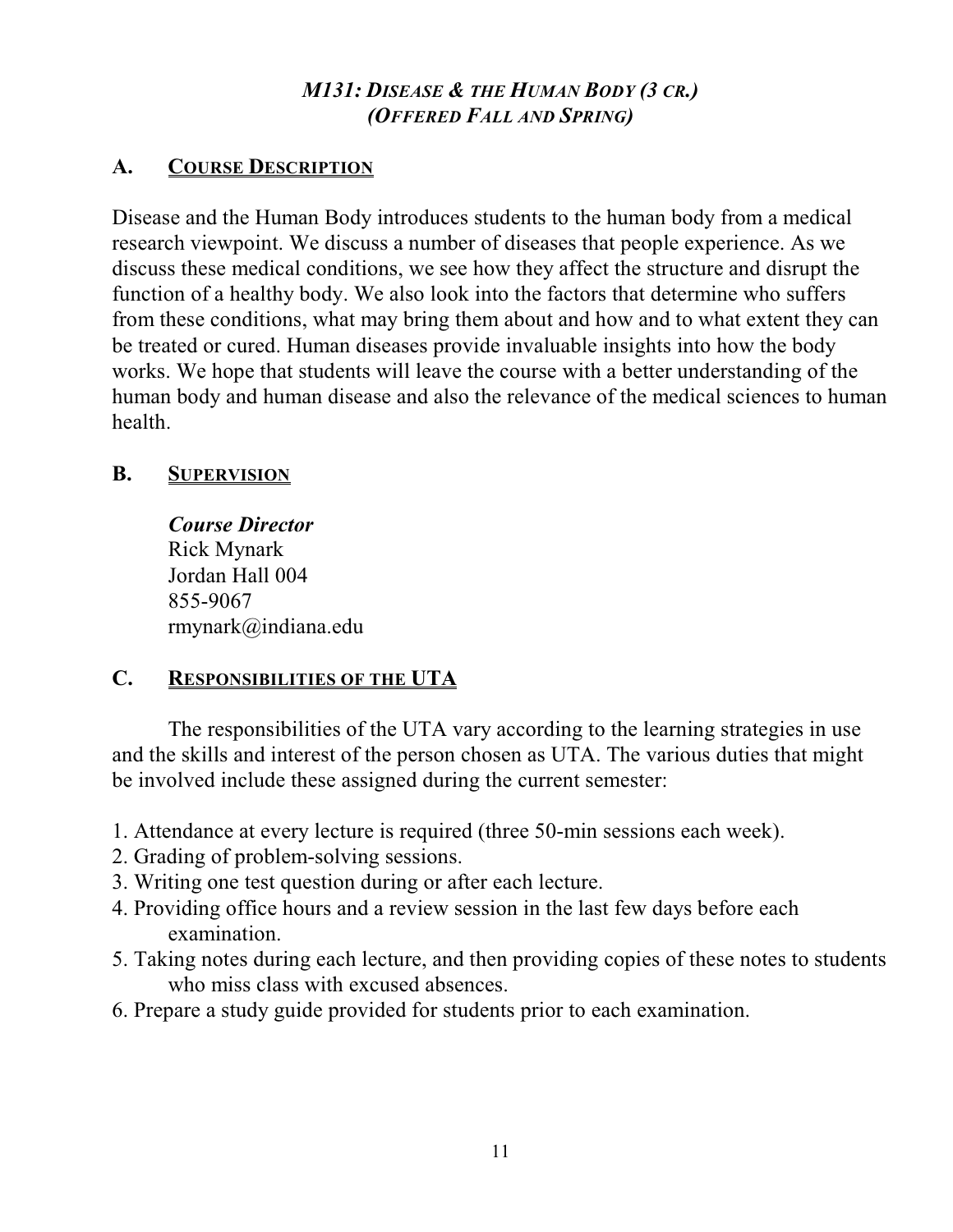## **D. EVALUATION OF PERFORMANCE**

UTAs are provided informal feedback regarding their work throughout the course from the Course Director, with more complete but still informal feedback given at the end of the course. Formal evaluations of UTAs by the students are not conducted. A written assessment or evaluation of the UTA's performance will be provided upon request to the Course Director.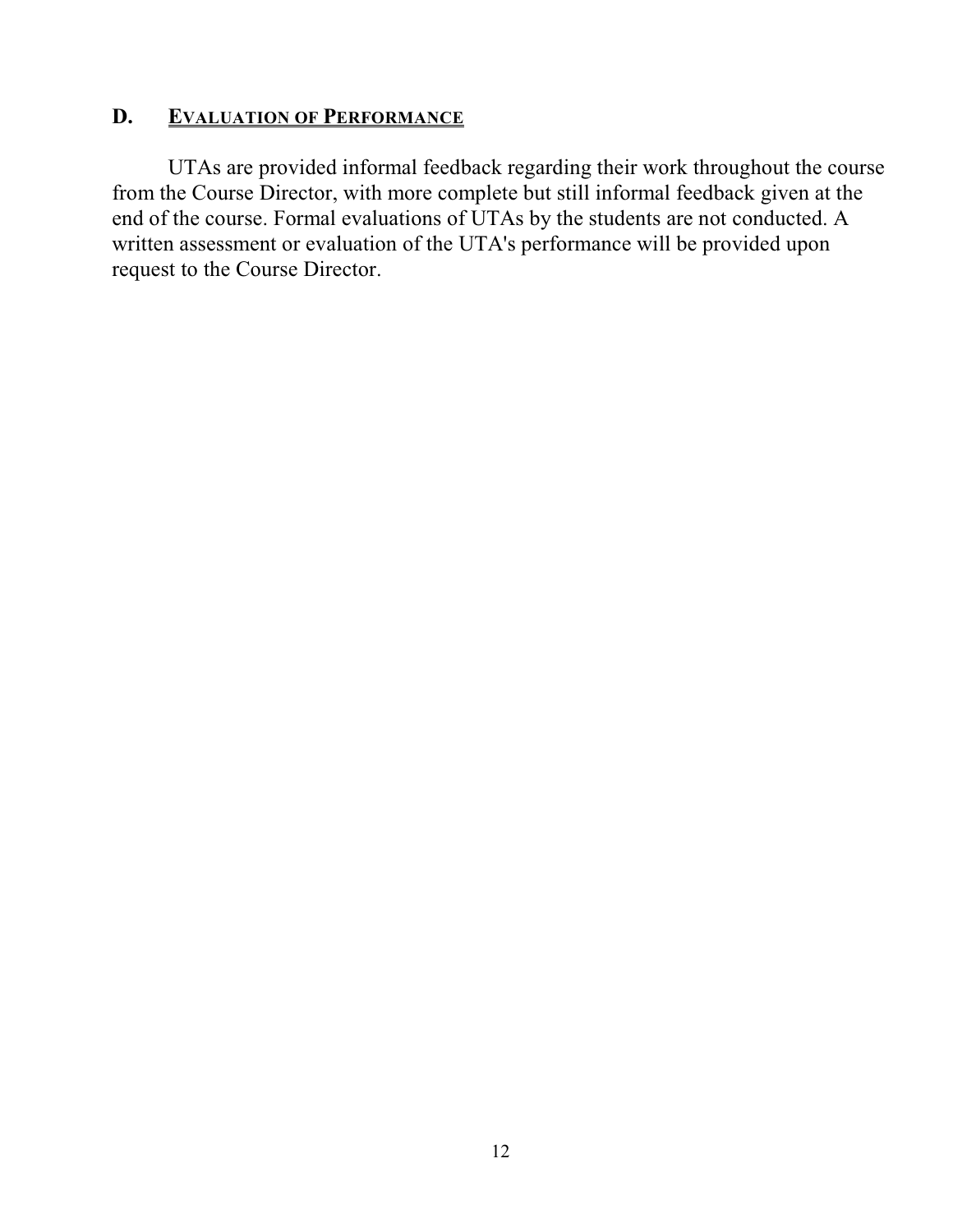## *M216: MEDICAL SCIENCE OF PSYCHOACTIVE DRUGS (4 CR.) (OFFERED FALL AND SPRING)*

## **A. COURSE DESCRIPTION**

Psychoactive drugs pervade modern societies, yet few understand how they work, why they are so potent, and how they affect all levels of the body. This course examines how these drugs act both within the brain and throughout the rest of the body. We learn why these drugs can sometimes cause addiction, why addiction can cause disease both inside and outside the brain, and why other psychoactive compounds can instead cure disease without serious negative effects on the body. The course presents scientific evidence about these drugs in an evenhanded manner. The class uses a range of active learning strategies, and emphasizes "soft" skills such as work ethic, people skills, and discussion participation, in addition to "hard" skills such as information accumulation.

## **B. SUPERVISION**

*Course Director* Bruce Martin Jordan Hall 200 855-0982 martin1@indiana.edu

# **C. RESPONSIBILITIES OF THE UTA**

The responsibilities of the UTA vary according to the learning strategies in use and the skills and interest of the person chosen as UTA. The various duties that might be involved include these assigned during the current semester:

- 1. Attendance at every lecture is required (two 75-min sessions each week). During class sessions, UTA's typically participate in small group discussion with selected students, and may grade and disseminate written materials.
- 2. Grading of class assignments inside and outside of class, including assessment of homework, quizzes, and selection of "winners" of the daily homework competition.
- 3. Writing one test question during or after each lecture.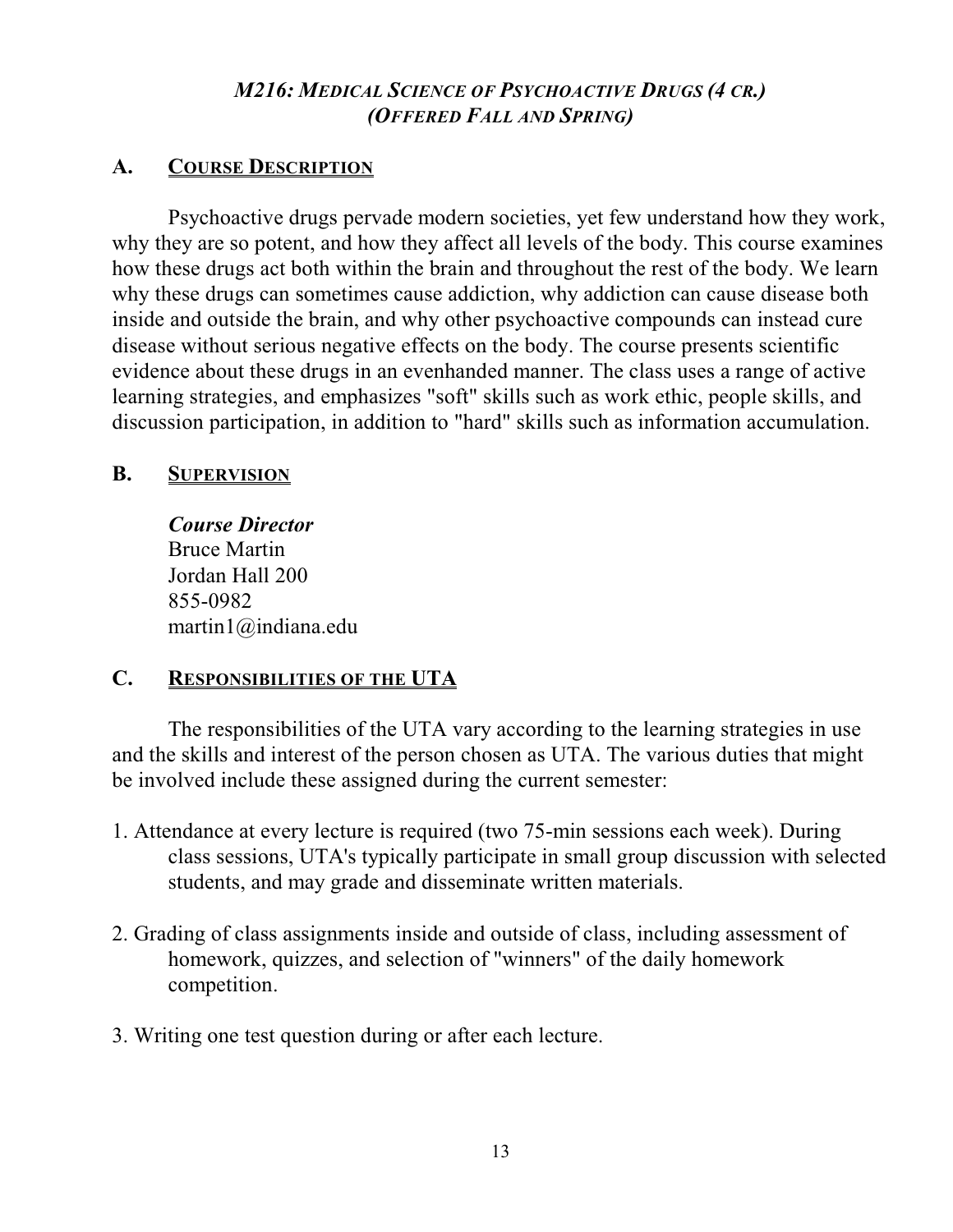## **C. RESPONSIBILITIES OF THE UTA (CONT.)**

- 4. Evaluating test questions generated by students in class, and choosing one question to be placed in the upcoming exam.
- 5. Providing office hours and a review session in the last few days before each examination.
- 6. Taking notes during each lecture, and then providing copies of these notes to students who miss class with excused absences.
- 7. A class tradition for the UTA to prepare a study guide provided for students prior to each examination. The previous semester's guide serves as a template, but is updated each semester to reflect the particular areas of emphasis of the current material.

## **D. EVALUATION OF PERFORMANCE**

UTAs are provided informal feedback regarding their work throughout the course from the Course Director, with more complete but still informal feedback given at the end of the course. Formal evaluations of UTAs by the students are not conducted. A written assessment or evaluation of the UTA's performance will be provided upon request to the Course Director.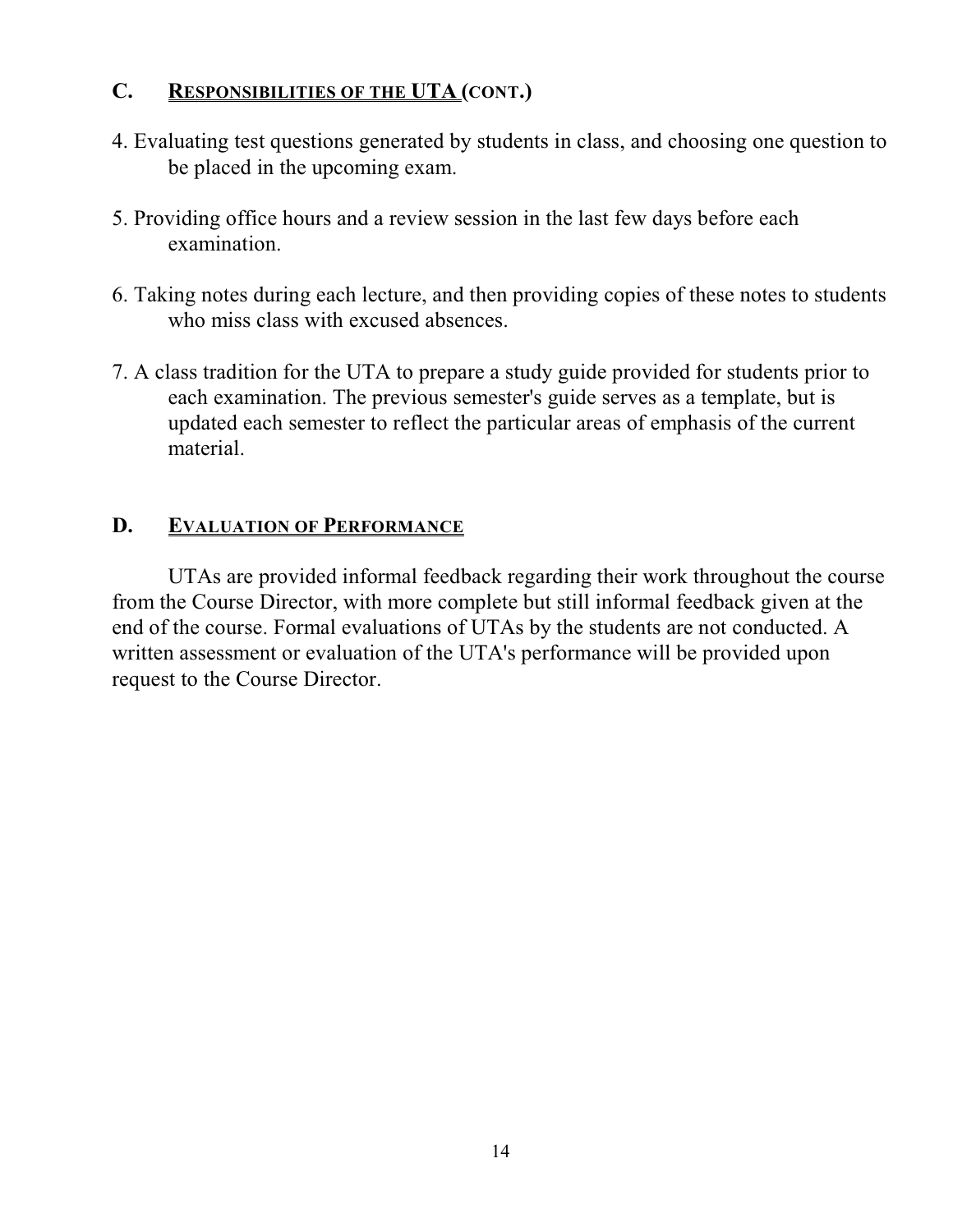## *M375: PARASITOLOGY (4 CR.) (OFFERED SPRING)*

## **A. COURSE DESCRIPTION**

 This course will cover basic concepts in parasitology such as host-parasite relationships; ecology and co-evolution of parasite and host; basic mechanisms of parasitic diseases and the human immune response; survey the major groups of important human and domestic animal protozoal, helminth, and arthropod parasites focusing on taxonomy, biology, life cycle, epidemiology, pathogenesis, diagnosis and treatment. Laboratory will use live and fixed specimens and emphasize microscopy and methods in parasite identification and diagnosis.

## **B. SUPERVISION**

*Course Director* David C. Matlack, DVM Classroom Office Building 207 855-4774 dmatlack@indiana.edu

## **C. RESPONSIBILITIES OF THE UTA**

 The chief responsibility of the UTA is in the laboratory portion of the course. Lab meets every Friday 8-10:50am.

Specific laboratory responsibilities include:

- 1. Arriving 15-45 minutes prior to every lab to help set out specimens and slides. The UTA will be notified by email the expected arrival time each week.
- 2. Assisting students with proper use of the compound microscope. UTAs must be fully proficient with the compound light microscope at all magnifications.
- 3. Assisting students with any questions they may have during lab.
- 4. Ensuring that students have properly cleaned and stowed the microscopes.
- 5. Ensuring that all fixed specimens are properly put way and that all live specimens are properly disposed of per the instructor's instructions.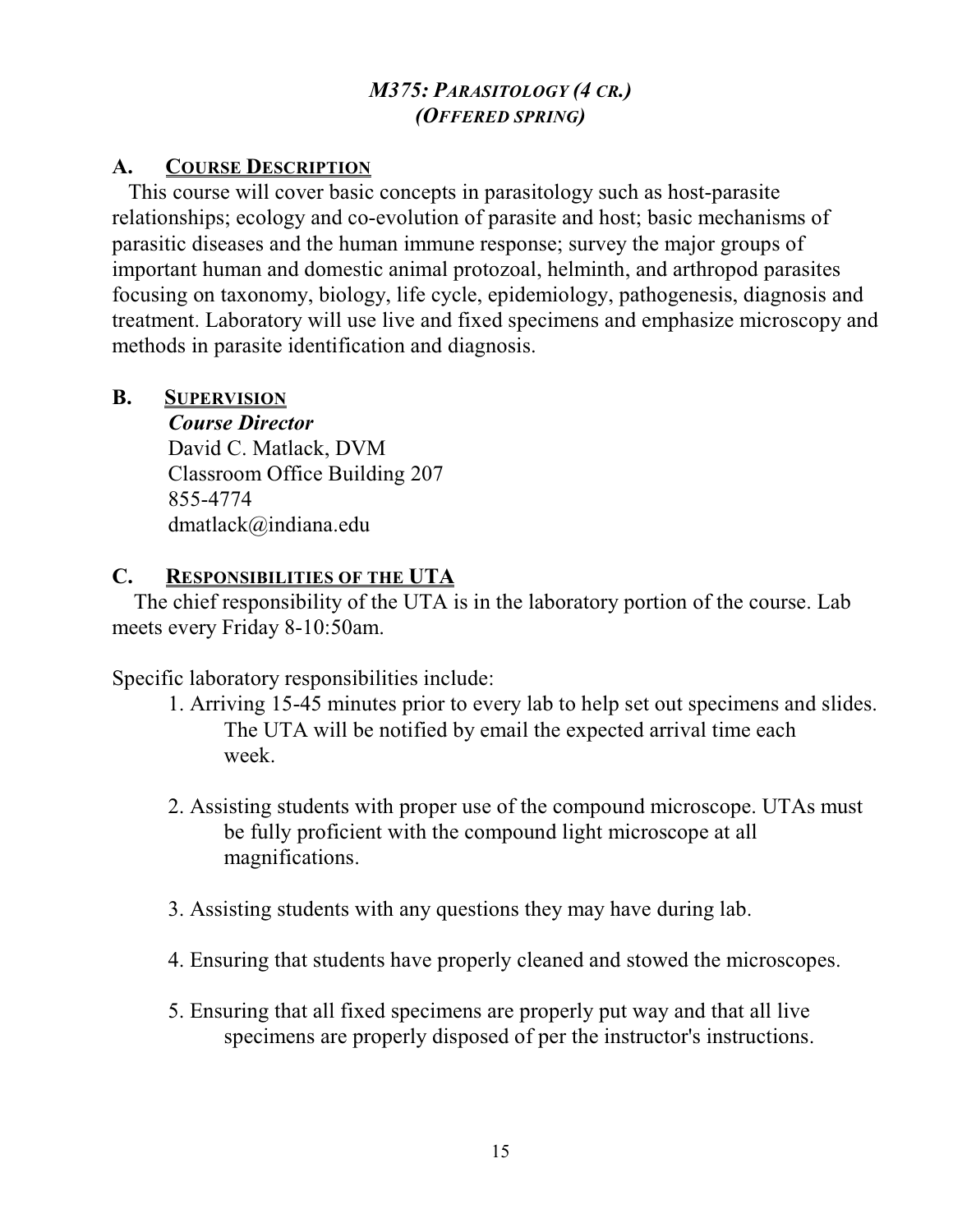## **C. RESPONSIBILITIES OF THE UTA** (cont.)

6. There may be certain times outside of lab when the UTA will need to assist the instructor in preparing laboratory materials. This will not be an excessive time requirement.

General UTA duties and guidelines:

1. While the UTA does not grade quizzes, lab reports or exams, the UTA may be asked to mark missing areas of pre-lab and lab assignments.

2. To avoid conflict with family or friends, the UTA will not proctor or set-up lab exams beyond assisting in setting up microscopes.

3. The UTA may not tutor any M375 student outside of class.

## **D. EVALUATION OF PERFORMANCE**

Performance evaluation is an important part of the instructional process. Evaluation of UTA performance typically will be conducted twice a semester. This evaluation will be conducted by the Instructor using as a rubric the UTA Evaluation Form in the Medical Science UTA Handbook.

The first mid-semester evaluation will provide feedback regarding performance and emphasize the areas where improvement may be needed. Improvement in these areas will be an important consideration in the final course evaluation.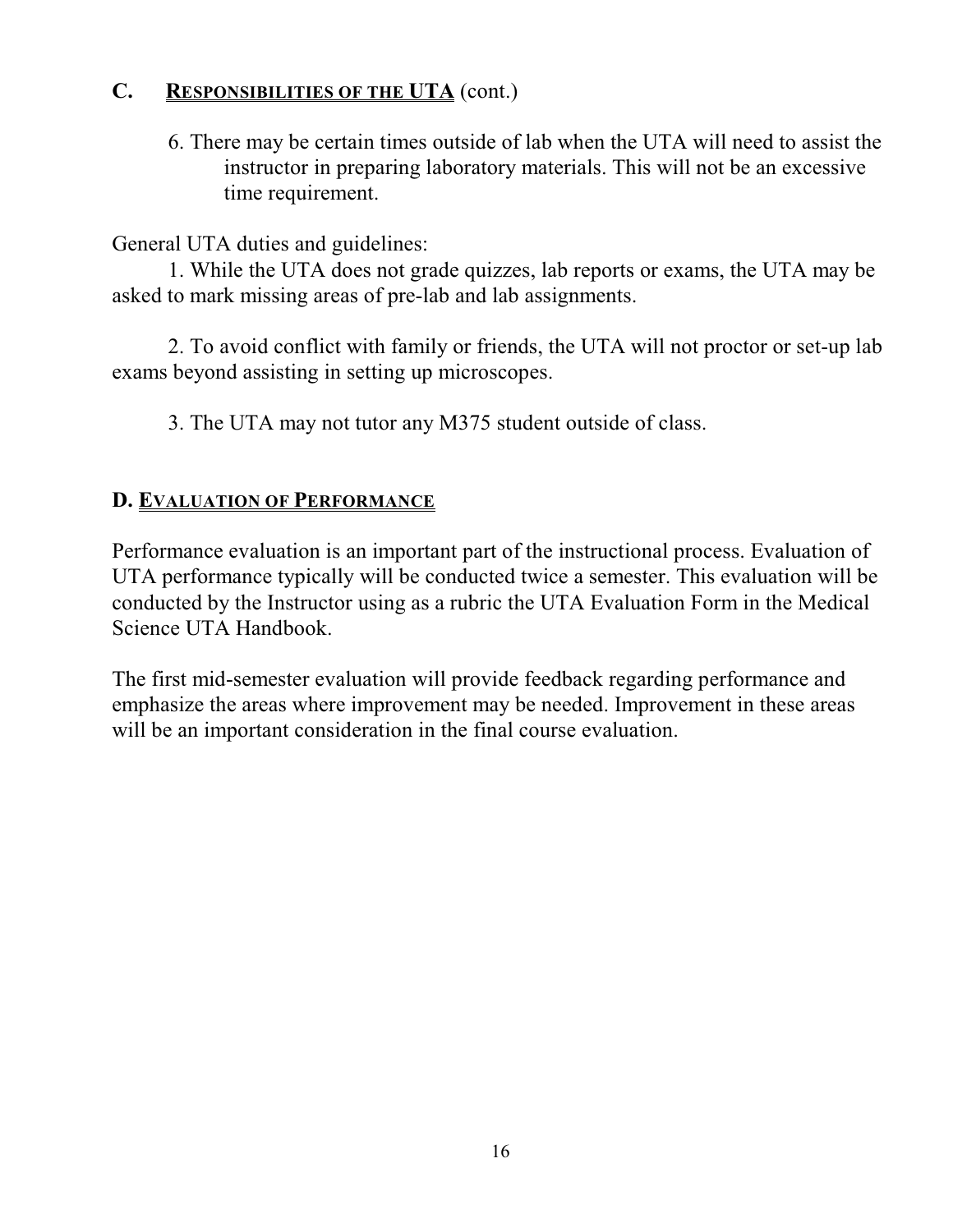# **SECTION III: GUIDELINES FOR UTAS**

## **A. CODE OF ETHICS**

- **UTAs must NEVER discriminate against students on ANY basis whatsoever.** Examples include, but are not limited to race, gender, religion, age, physical disability, nationality, political view, sexual orientation, campus affiliations, personal appearance or previous performance in the course. **Treat ALL students equally and fairly.**
- **UTAs must NEVER show favoritism to students on ANY basis whatsoever.** Examples include, but are not limited to race, gender, religion, age, physical disability, nationality, political view, sexual orientation, campus affiliations, personal appearance or previous performance in the course. **Treat ALL students equally and fairly.**
- UTAs must respect each student's individuality and innately different approaches to life and problem solving. There are many ways to solve a problem; you are encouraged to share what works for you, but don't try to force your style onto students.
- UTAs must respect each student's sense of personal worth and refrain from statements or behaviors that belittle others. Never make negative or derogatory comments about students either inside or outside the classroom.
- UTAs must keep all information about their students and student performances confidential. Teachers have a moral and legal obligation to their students to keep this information confidential. This includes grades, answers to problems, personal discussions, and anything else that might be sensitive.
- UTAs must never provide early access to examination materials to any student for any reason.
- **Behavior unbecoming of a UTA will result in appropriate disciplinary action. This disciplinary action includes, but is not limited to, immediate dismissal, receiving a failing grade for M499 and initiation of a formal complaint to the Dean of Students**